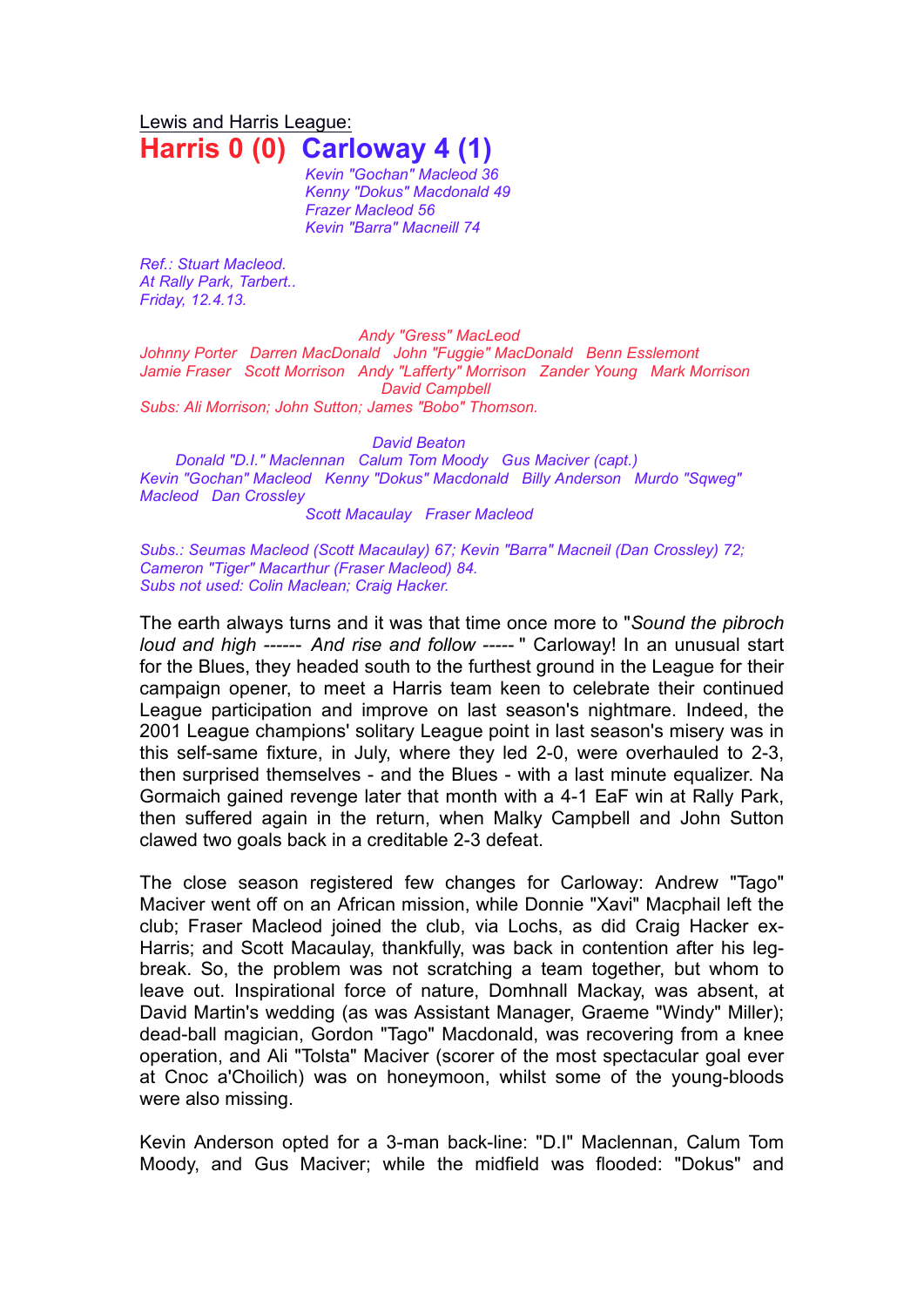"Sqweg" flanked powerful animateur, Billy "Pirlo" Anderson; Dan Crossley, in classic Thomas Müller Raumdeuter-style, was to dominate the left; and Kevin "Gochan" Macleod covered oceans of space on the right, from back to halfback to winger to striker, to augment awesome strike duo, Scott Macaulay and Fraser Macleod.

So it was "*time to leave the books in dust, And oil the unused armour's rust*". Immediately, Frazmac's pace on the right took him behind the line and into the box, but "Gress" reacted impressively to block his drive from 14 metres. On 6 minutes Frazer reprised this feat but opted for a left-foot chip, which the goalkeeper just managed to touch across goal at full-stretch and away for a corner. On 9 minutes it was Crossley's turn to outpace the Hearach defence, on the left, then turn inwards past two defenders into the box, only to be blocked by a third.

The pace and power of the Carloway attack was stretching the Harris defence, wide and back, as Anderson's Charlie Gallagher diagonals questioned Esslemont and Porter. A quick-fire break, Anderson-"Dokus"- Frazmac, down the left squared to the arriving "Gochan" to fire over from 14 metres centrally. Five minutes later, a move down the left found Anderson in the centre, midway within the half, to fire the early cross rightwards where Frazmac and "Gochan" impeded each other before a cross-header was pushed away leftwards, to Crossley, who again went down, but his penalty claims were once again waved away. A few minutes later another blistering Crossley run on the left saw him slip on to "Dokus", who doubled back to send a snap low cross to Frazer but his shot flew past "Gress's" left-hand post.

The Hearach's back frame was battling against relentless assault, resiliently co-ordinated by "Fuggie', with Esslemont in support, but the midfield was smothered by a 5-man blue blanket, and nothing could happen up front. David Beaton did not touch the ball till the 27th minute. Like Johnny Ramensky, Anderson kept unpicking the defence, next sending Macaulay clear but control was lost and "Gress" was on it. Then Maciver released Frazmac left; 16 metres out, he backstepped to cross low but Macaulay's chip cleared the right-hand bar. A "Dokus" corner on the left was met by a reverse header by Moody at the far post but cleared the bar left.

The inevitable breakthrough arrived in 36 minutes, when a move forward into the Harris half led by Anderson - who else? - saw his low sweep rightwards dummied (intentionally?) centrally by Macaulay to find an unmarked "Gochan" ghosting into the right of the box, to drive low, hard, and true across the goalie into the far corner.**(0-1)**.

Four minutes later another long ball sent Frazmac and "Gochan" clear behind the line to run to the edge of the box, but as the latter went to pull the trigger, the ball bobbed, and his finish landed in the Shiants. The half concluded with a Fraser run on the right (what is his time for the 100 metres?) but his drive from 18 metres went low outside the Harris right-hand post.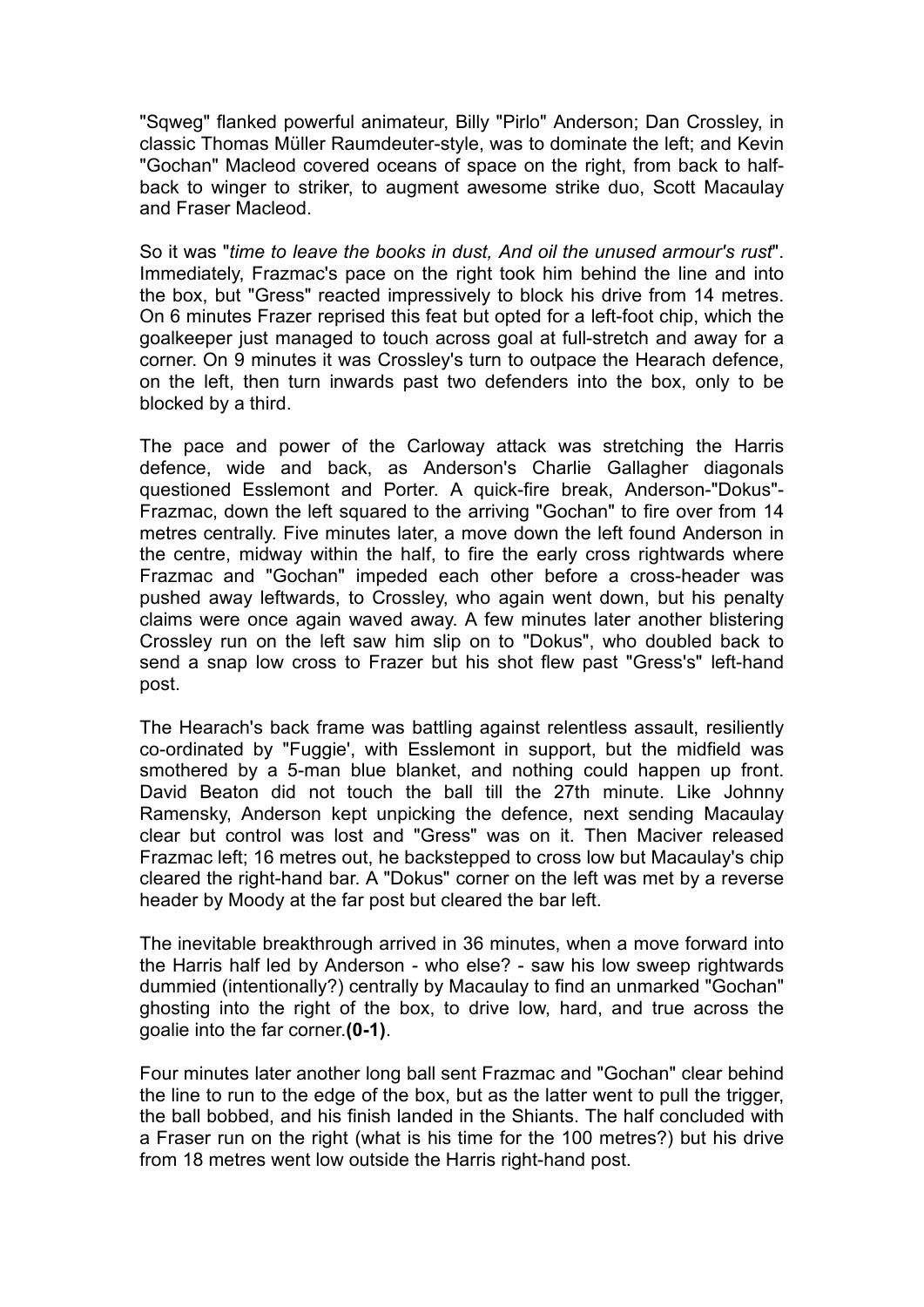## Half-time: **Harris 0 Carloway 1**

It's difficult to advise what the most appropriate words would have been to say to the Hearachs at half-time; "Fuggie" had marshalled his troops well, but inability to cut it in midfield, had meant incessant pressure on his defence and David Campbell stranded up front. Kevin Anderson's task was easier: more of the same; keep polishing away the rustiness; keep calibrating the gunsights; the goals will come. And of course they did.

Carloway ditched one tome: "*Zen and the Art of Just Missing,*" for another: "*Zen and the Art of Scoring*". On 49 minutes Macaulay powered towards the box on the right and his low forward diagonal crept though a forest of legs to find "Dokus" to tangle with "Gress" 8 metres out, and on the ground, hook a low ball home. **(0-2).**

Five minutes later Frazmac was sent clear into the box on the right, but he hooked his parting drive well wide left. A massive cloak of relief dropped from the speed merchant's shoulders on 56 minutes when a golden ball from "Dokus" sent the striker through to draw "Gress", then right-foot flick the ball slickly, à la Jimmy Greaves, past the helpless keeper from 16 metres.**(0-3).**

Two minutes later it was the animateur's turn himself, to thunder a free-kick from 20 metres on to the right-hand side of the Harris bar. From the rebound came Harris's best - and only real - chance on the night: a 3-on-1 break downfield but the Hearach interplay was slack, the cross-pass slow to deliver, and retreating Blues were allowed to crowd out the attackers before they even reached the box. A brief period of Harris pressure resulted in a diagonal cross ball from deep on the left breaking right, to be gathered by Sutton, on the right touch-line. He reversed to cross then appeared to trip, or be tripped. Not clear-cut, but again, no penalty given.

On 66 minutes an Anderson corner on the right led to "Gress" pushing wide a "Gochan" double-header at the far post. A minute later "Dokus" on the right slotted the ball low diagonally to the left to an unmarked Fraser Macleod but "Gress" was out like lightning to block brilliantly from 14 metres. On 74 minutes Frazmac rocketted down the right, checked on 18 metres, then drove the ball low diagonally through the defence, where "Barra" won a tussle with the arriving keeper to force the ball home.**(0-4).**

There were two further chances for na Gormaich; on 77 minutes a "Gochan" burst on the left, then cross, found Frazmac arriving in the centre, but he had to lean back and down to head, and the ball flew over. The roles were reversed four minutes later, when Fraser Macleod charged down the right like Halley's Comet, turned in and attempted to flick past from 10 metres but the keeper blocked well; the ball rebounded, hit Frazmac, then flew back over "Gress" square to "Gochan" to head home. However, he was adjudged offside. Mmmm ..... close.

After this performance, the omens seem propitious for Carloway, with no obvious weaknesses on the night. The inability to convert, from a multitude of